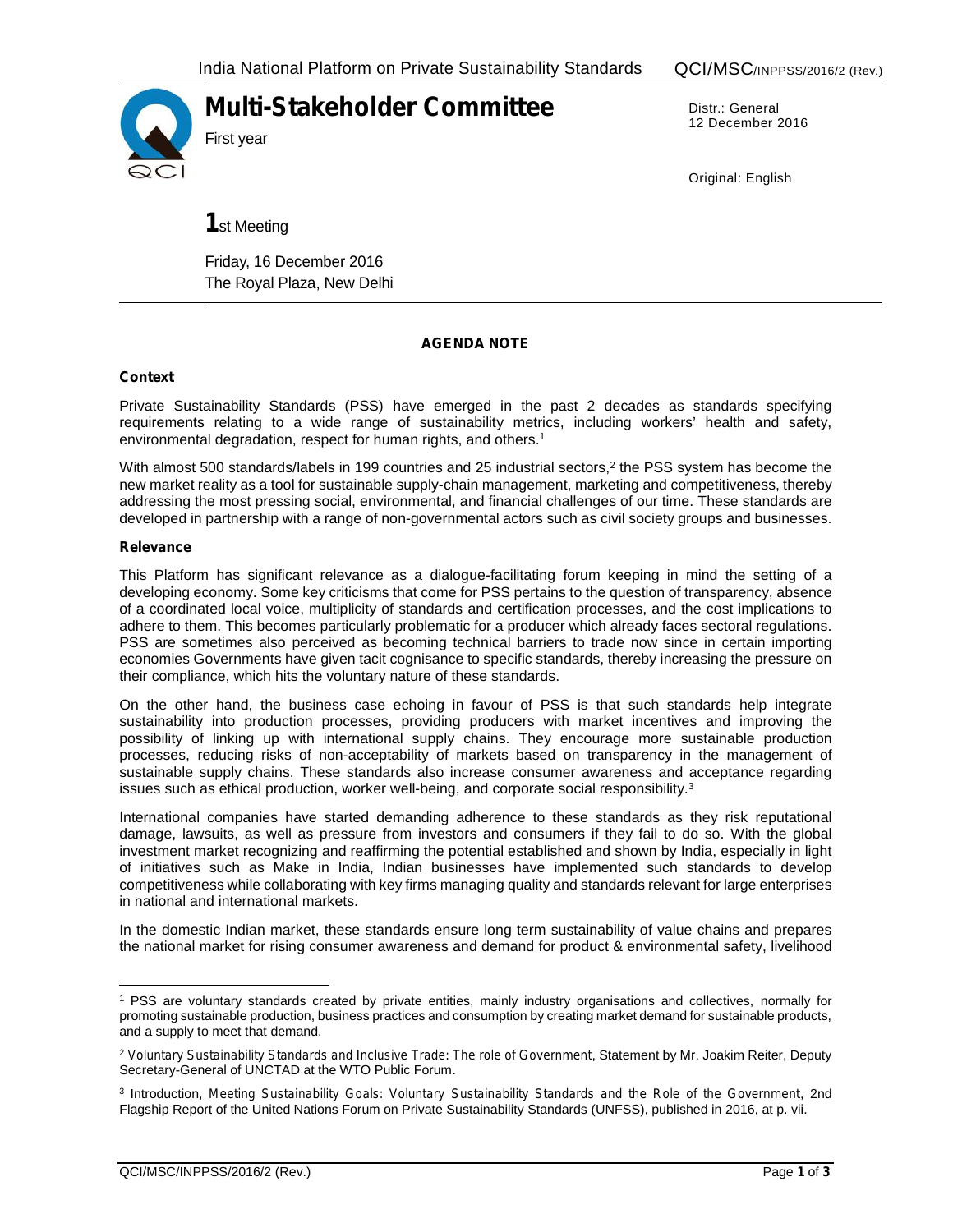

improvement of workers, together with improving competitiveness of industries, production practices of the fast growing smallholder segment, and mainstreaming smallholders into the sustainability fold.

Besides existing international standards such as SA-8000, GOTS, Forest Management & Chain of Custody (FSC), Better Cotton, etc., India itself has responded to the development of standards such as Trustea, INDGAP, ZED, Voluntary Certification Scheme for AYUSH Products, Lead Safe Paints, and Medicinal Plant Produce. These have shown a promising way in India for development of private and voluntary standards, thereby achieving quality production along with introducing sustainability in process.

Keeping this emerging PSS ecosystem in mind, India could unlock the full potential of attracting international investment and business if it prepares adequately and is able to prove its commitment and alignment to sustainability, with special emphasis on corporate sustainability and responsibility. The recent launch of the UNFSS platform in India can help provide a basis for better informing stakeholders and equipping them to more efficiently identify the relevant steps to implement PSS successfully. In this process, the Indian experience should also keep in mind the key objective for Indian development and inclusion of small and medium enterprises while developing their capabilities to link up with in sustainable production and value chains. For this initiative, the QCI Secretariat has identified certain areas that require more focused attention of stakeholders in the Platform. These key areas build upon the key areas identified by the 2nd Flagship Report of the UNFSS.

#### **Issues for consideration**

*Proliferation & interoperability of standards:* There is an increased proliferation of these standards, including the ones being made by government and non-governmental bodies. Addressing the lack of interoperability of these standards continues to be a challenge and methods need to be devised to improve the situation and facilitate inter-operability.

*Applicability of PSS in local operating contexts:* PSS designed for international value chains may not necessarily best suit the context of the Indian producer. The Platform can act as a harmonizing prism for these standards to benefit all-round stakeholder interests, with guidance from the Secretariat through its working relationship with the government and prior expertise in dealing with such cases.

*Costs of implementation of these standards:* Financial considerations from the implementation point of view for making the PSS actionable should be a concern of the Platform.

*Credibility, legitimacy, and accountability of PSS:* The Platform may involve itself in making a demand-driven holistic assessment of reliability factors that may make a PSS system or promoters of PSS systems better suited for development of the standards in the Indian

*Ability to generate transformational impacts:* Ultimately, the impact and outcome of the PSS systems should be measurable and the Platform may fuel robust sustainability reporting discipline for integration in the Indian value chains with encouragement of all-round technological inclusion from implementation to certification.

## **Role of Government**

When PSS are being developed, one of the major critiques of PSS relates to what should be the role of governments in the process. In the context of developing countries, producers have often expressed an inclination towards having the government as a distant backdrop for the PSS landscape especially when the standards appear to overlook localization. To better enable the PSS system, government involvement may arguably be considered as desirable, primarily in developing countries, to facilitate a platform for dialogue surrounding PSS and its owners.

Since many of the stakeholders in this Platform are statutory entities, it may be of particular interest to consider more nuanced questions<sup>4</sup> concerning PSS and the involvement of government in its regulation:

- 1) Relevant issue arising due to adoption of PSS by Government
- 2) What are the benefits to forming public-private partnerships to develop and implement PSS and to bring about the desired outcomes? Do they help address the challenges laid out earlier, if so how? When should they be used, and are they a better alternative to government action alone?

<sup>4</sup> *Ibid*.